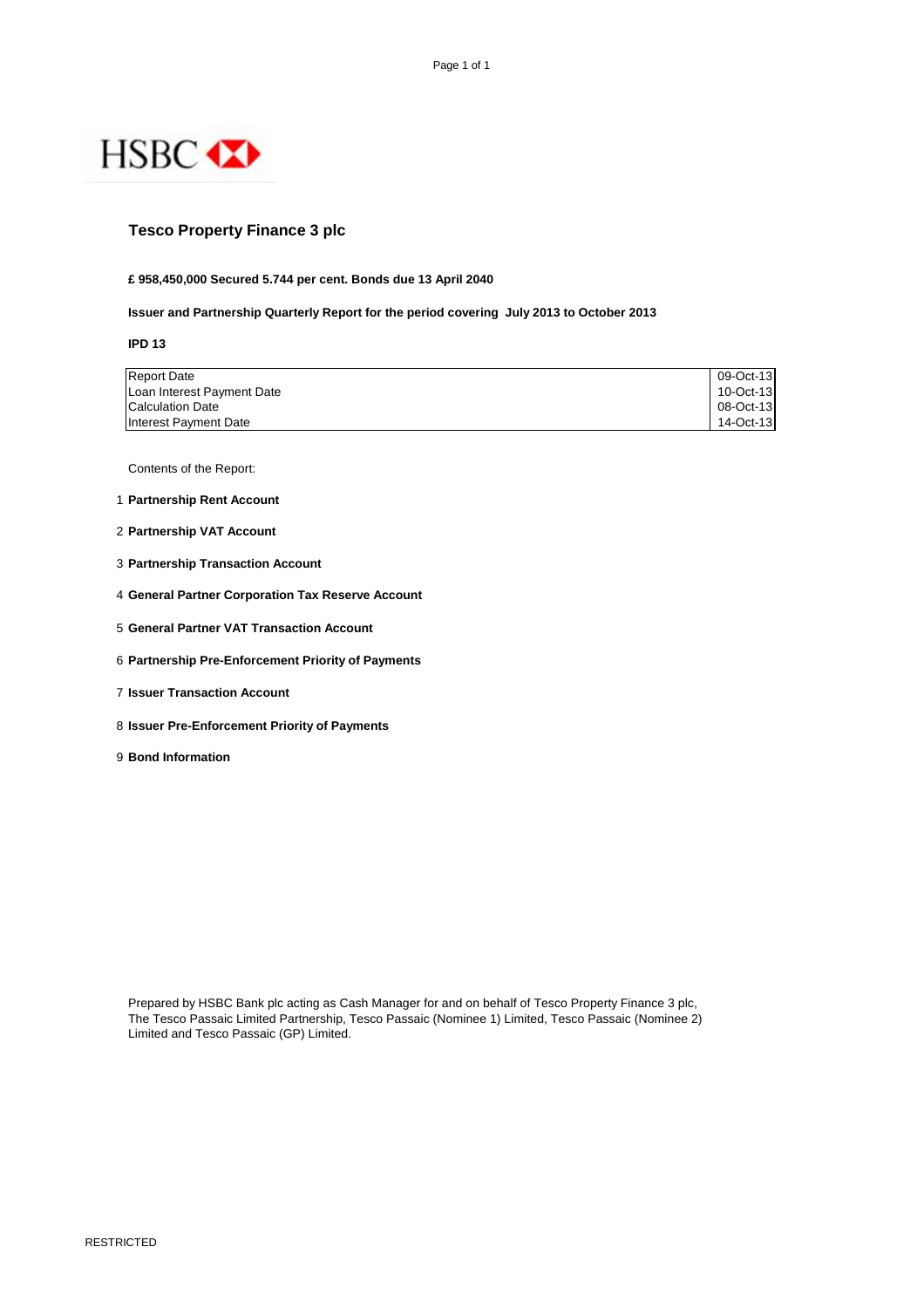## **1. Partnership Rent Account 70295444**

|              | Opening Balance                    | $0.03$ Cr           |
|--------------|------------------------------------|---------------------|
| <b>IDATE</b> | <b>ENTRY DETAILS</b>               | CR/DR<br>AMOUNT (£) |
| 07-Jul-10    | Initial Deposit on Closing Date    | 5,000.00 Cr         |
| 26-Sep-13    | Rent                               | 13,694,529.62 Cr    |
| 10-Oct-13    | To Partnership Transaction Account | 13,694,529.62 Dr    |
|              |                                    |                     |
|              | <b>Closing Balance</b>             | 5,000.03 Cr         |
|              |                                    |                     |

# **2. Partnership VAT Account 70295460**

|                        | Opening Balance                          | 2,741,791.15 Cr                    |
|------------------------|------------------------------------------|------------------------------------|
| <b>DATE</b>            | <b>ENTRY DETAILS</b>                     | AMOUNT (£)<br>CR/DR                |
| 29-Jul-13<br>25-Sep-13 | <b>VAT Payment</b><br><b>VAT Funding</b> | 2,665,807.24 Dr<br>2,738,905.96 Cr |
|                        | <b>Closing Balance</b>                   | 2,814,889.87 Cr                    |

# **3. Partnership Transaction Account 70295452**

|             | <b>Opening Balance</b>   | 394,582.10 Cr    |       |
|-------------|--------------------------|------------------|-------|
| <b>DATE</b> | <b>ENTRY DETAILS</b>     | AMOUNT (£)       | CR/DR |
|             |                          |                  |       |
| 07-Oct-13   | <b>Credit Interest</b>   | 1,261.69 Cr      |       |
| 10-Oct-13   | lTransfer from Rent      | 13,694,529.62 Cr |       |
| 10-Oct-13   | <b>Trustee Fee</b>       | 1,500.00 Dr      |       |
| 10-Oct-13   | <b>Ongoing Fee</b>       | 56,450.00 Dr     |       |
| 10-Oct-13   | Expenses                 | 82,951.40 Dr     |       |
| 10-Oct-13   | Partnership Swap payment | 1,027,559.10 Cr  |       |
| 10-Oct-13   | <b>Partnership Debt</b>  | 14,456,591.11 Dr |       |
| 10-Oct-13   | Spen Hill                | 449,036.88 Dr    |       |
|             |                          |                  |       |
|             |                          |                  |       |
|             |                          |                  |       |
|             | <b>Closing Balance</b>   | 71,403.12 Cr     |       |
|             |                          |                  |       |

## **4. General Partner Corporation Tax Reserve Account 70295487**

|             | <b>Opening Balance</b> | $0.00$ Cr  |       |
|-------------|------------------------|------------|-------|
| <b>DATE</b> | <b>ENTRY DETAILS</b>   | AMOUNT (£) | CR/DR |
|             |                        |            |       |
|             |                        |            |       |
|             |                        |            |       |
|             | <b>Closing Balance</b> | $0.00$ Cr  |       |
|             |                        |            |       |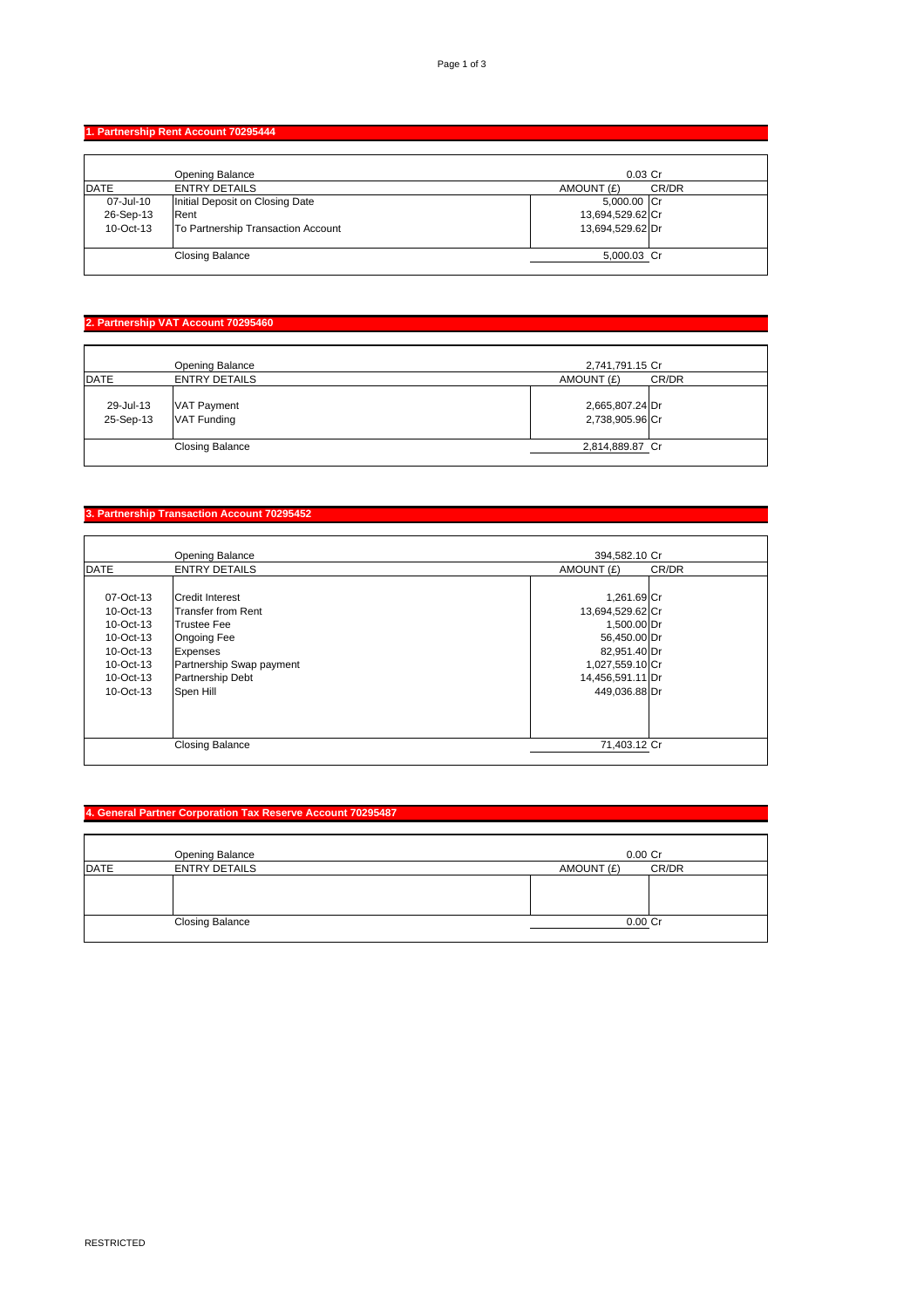# **5. General Partner VAT Transaction Account 70298993**

|             | Opening Balance        | 164,268.71 Cr       |
|-------------|------------------------|---------------------|
| <b>DATE</b> | <b>ENTRY DETAILS</b>   | CR/DR<br>AMOUNT (£) |
| 07-Oct-13   | <b>Credit Interest</b> | 61.43 Cr            |
|             | <b>Closing Balance</b> | 164,330.14 Cr       |

| Expense Reserve Ledger - Max GBP 500,000.00 |              |  |
|---------------------------------------------|--------------|--|
| Date<br>10-Apr-13                           | 70,141.43 Cr |  |
| Balance                                     | 70,141.43    |  |

#### **6. Partnership Pre-Enforcement Priority of Payments**

|           |                                                                           | <b>Funds Paid Out of</b> | <b>Funds Received into</b> |
|-----------|---------------------------------------------------------------------------|--------------------------|----------------------------|
| Date      |                                                                           | account(f)               | account (£)                |
| 10-Apr-13 |                                                                           |                          |                            |
|           |                                                                           |                          |                            |
|           | <b>Partnership Available Funds</b>                                        |                          |                            |
|           |                                                                           |                          |                            |
|           | a Rental Income                                                           |                          | 13,694,529.62              |
|           | b Funds from Issuer under Partnership Swaps                               |                          | 14,456,632.00              |
|           | c From Partnership VAT Account                                            |                          |                            |
|           | d From Partnership Disposal Proceeds Account                              |                          |                            |
|           | e From Partnership Insurance Proceeds Account                             |                          |                            |
|           | f Interest received by the Partnership Accounts and Rent Account          |                          |                            |
|           | g Eligible Investment Earnings by Partnership                             |                          |                            |
|           | h Advance under Committed Subordinated Loan Agreement                     |                          |                            |
|           | Net proceeds of a CPO Disposal or a Mortgage Property                     |                          |                            |
|           | Net proceeds of a disposal of a Mortgage Property                         |                          |                            |
|           | k Any other sums standing to the credit of the Partnership Transaction Ac |                          | 394,582.10                 |
|           |                                                                           |                          |                            |
|           | <b>Partnership Pre-Enforcement Priority of Payments</b>                   |                          |                            |
|           |                                                                           |                          |                            |
|           | a Partnership Security Trustee Fees                                       | 1,500.00                 |                            |
|           | b Issuer Security Trustee Fee, Bond Trustee, operating expenses of the    | 50,700.00                |                            |
|           | Issuer (Ongoing Partnership Facility Fee)                                 |                          |                            |
|           | c Partnership Operating Expenses excluding GP UK Tax                      |                          |                            |
|           | d Partnership Operator Fee                                                | 4,500.00                 |                            |
|           | d Property Advisor Fee (Annual 25 K Jan)                                  |                          |                            |
|           | d Nominees Corporate Services Provider Fee                                | 4,500.00                 |                            |
|           | d Nominees Holdco Corporate Services Provider Fee                         | 69,451.40                |                            |
|           | d PL Propco Corporate Services Provider Fees                              | 4,500.00                 |                            |
|           | d Nominees Side Letter payments                                           |                          |                            |
|           | d Nominees Holdco Side Letter payments                                    |                          |                            |
|           | d Account Bank Fee                                                        |                          |                            |
|           | d Cash Manager Fee                                                        |                          |                            |
|           | Issuer Account Bank, PPA CM, CSP Fee (Ongoing Partnership Facility        |                          |                            |
|           | d Fee)                                                                    | 5,000.00                 |                            |
|           | d Headlease payment                                                       |                          |                            |
|           | e Partnership Expenses Ledger payment (max £6,250)                        | 6,250.00                 |                            |
|           | f Partnership Debt Interest                                               | 13,645,625.11            |                            |
|           | f Partnership Swap payment                                                | 13,429,072.90            |                            |
|           | g Partnership Debt Principal                                              | 810,966.00               |                            |
|           | Issuer Partnership Swap Termination Amount (Ongoing Partnership Facility  |                          |                            |
|           | h Fee)                                                                    | 750.00                   |                            |
|           | Partnership Swap Termination Amount                                       |                          |                            |
|           | <b>Property Pool Manager Fee</b>                                          | 449,036.88               |                            |
|           | k Partnership Expenses Ledger payment                                     | 63,891.43                |                            |
|           | Alteration Adjustment Rent                                                |                          |                            |
|           | m Committed Subordinated Loan payment                                     |                          |                            |
|           | n Partnership Distribution Account                                        |                          |                            |
|           |                                                                           |                          |                            |
|           | <b>Totals</b>                                                             | 28,545,743.72            | 28,545,743.72              |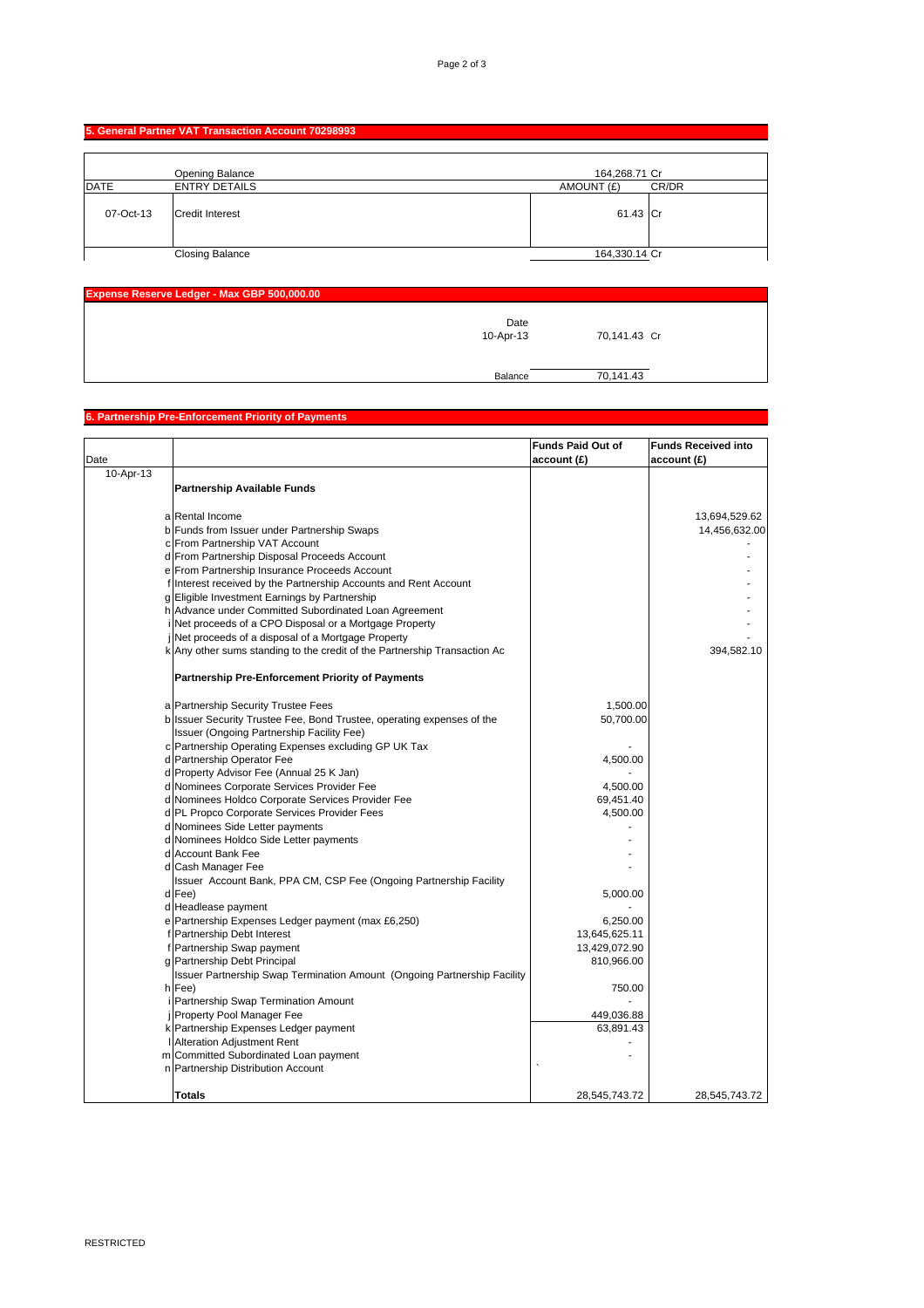# **7. Issuer Transaction Account 70295495**

|             | <b>Opening Balance</b>  | 28,713.72 Cr     |       |
|-------------|-------------------------|------------------|-------|
| <b>DATE</b> | <b>ENTRY DETAILS</b>    | AMOUNT (£)       | CR/DR |
|             |                         |                  |       |
| 07-Oct-13   | <b>Credit Interest</b>  | 308.51 Cr        |       |
| 14-Oct-13   | <b>Issuer Profit</b>    | $0.00$ Cr        |       |
| 14-Oct-13   | <b>Swaps Receipts</b>   | 1,027,559.10 Cr  |       |
| 14-Oct-13   | <b>Partnership Debt</b> | 14,456,591.11 Cr |       |
| 14-Oct-13   | Swap Pays               | 1,027,559.10 Dr  |       |
| 14-Oct-13   | <b>Ongoing Fee</b>      | 56,450.00 Cr     |       |
| 14-Oct-13   | <b>HSBC</b> Fee         | 7,700.00 Dr      |       |
| 14-Oct-13   | S&P                     | 30,000.00 Dr     |       |
| 14-Oct-13   | Fitch                   | 18,000.00 Dr     |       |
| 14-Oct-13   | <b>Notes</b>            | 14,456,591.11 Dr |       |
|             |                         |                  |       |
|             |                         |                  |       |
|             | <b>Closing Balance</b>  | 29.772.23 Cr     |       |

# **8. Issuer Pre-Enforcement Priority of Payments**

|           |                                                                             | <b>Funds Paid Out of</b> | <b>Funds Received into</b> |
|-----------|-----------------------------------------------------------------------------|--------------------------|----------------------------|
| Date      |                                                                             | account(E)               | account (£)                |
|           |                                                                             |                          |                            |
| 14-Oct-13 |                                                                             |                          |                            |
|           | <b>Issuer Available Funds</b>                                               |                          |                            |
|           | a Funds due to Issuer under Partnership Swap Agreement                      |                          | 13,429,072.90              |
|           | b Amounts due to Issuer in respect of Partnership Loan                      |                          | 14,513,041.11              |
|           | c Any amount due to Issuer under Issuer Swap Agreement                      |                          | 14,456,632.00              |
|           | d Interest Received by Issuer on Transaction Account                        |                          | 308.51                     |
|           | e Eigible Investment Earnings                                               |                          |                            |
|           | <b>Issuer Pre-Enforcement Priority of Payments</b>                          |                          |                            |
|           | a Bond Trustee Fee                                                          | 1,200.00                 |                            |
|           | a Issuer Security Trustee Fee                                               | 1,500.00                 |                            |
|           | <b>b</b> Issuer Operating Expenses                                          | 48,000.00                |                            |
|           | c Issuer/Issuer Holdco Corporate Services Provider Fee                      |                          |                            |
|           | c Paying Agent Fee                                                          | 500.00                   |                            |
|           | c Account Bank Fee                                                          | 750.00                   |                            |
|           | c Cash Manager Fee                                                          | 3,750.00                 |                            |
|           | d Bond Interest                                                             | 13,645,625.11            |                            |
|           | d Bond Principal                                                            | 810,966.00               |                            |
|           | d Issuer Swap Provider                                                      | 13,429,072.90            |                            |
|           | d Partnership Swap payment<br>ellssuer Profit                               | 14,456,632.00            |                            |
|           |                                                                             | 750.00                   |                            |
|           | f Swap Subordinated Amounts<br>g Issuer Partnership Swap Termination Amount |                          |                            |
|           | h Issuer Transaction Account                                                | 308.51                   |                            |
|           |                                                                             |                          |                            |
|           | <b>Totals</b>                                                               | 42,399,054.52            | 42.399.054.52              |